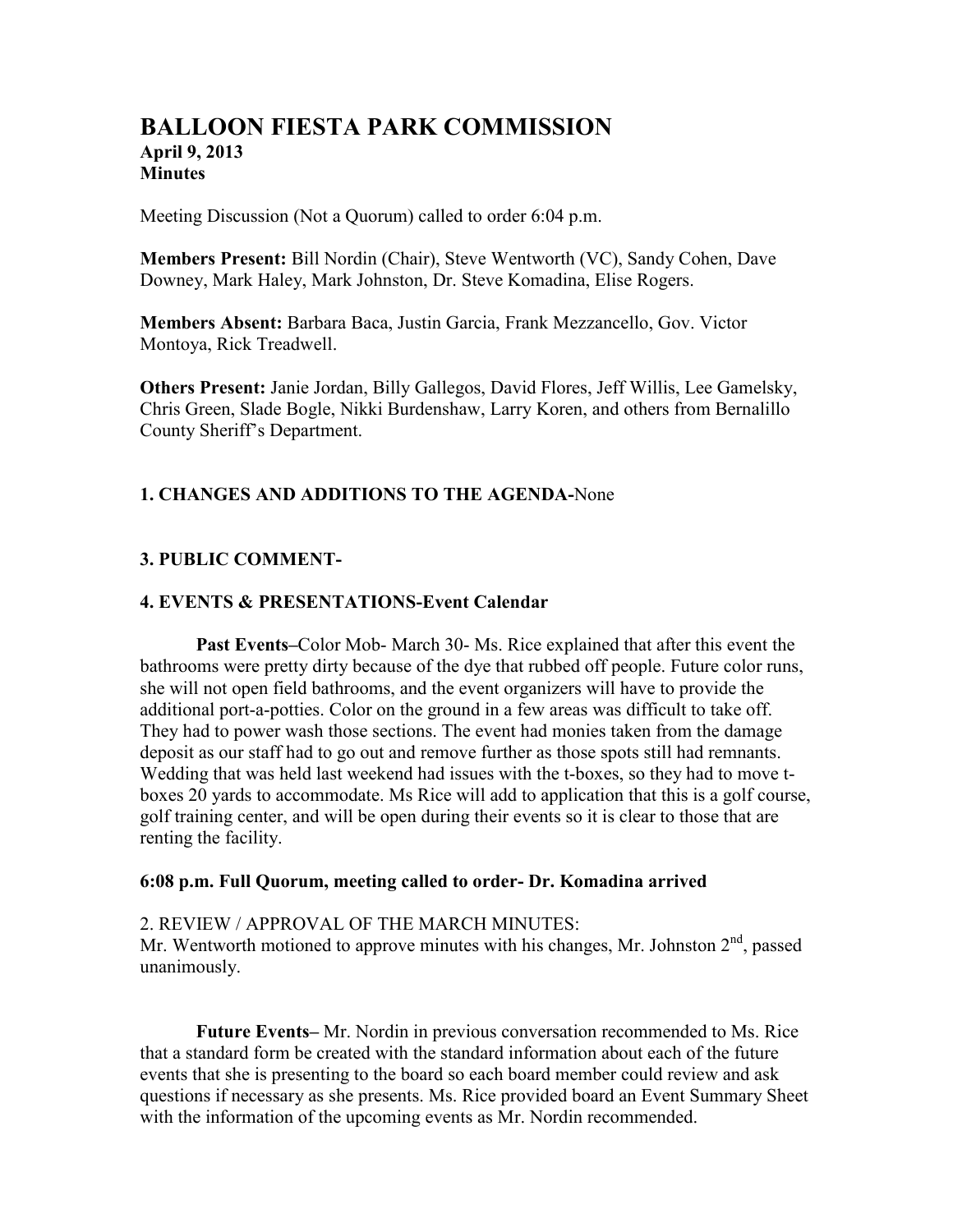Mr. Nordin reminded the board about the Open Meetings Act Training Sessions taking place Tuesday, May 21 and Thursday, June 20, 2013. He recommended this training to those that would like to attend. He attended last years meeting, and found it informative, approximately one hour long. Mr. Wentworth offered an additional resource, NMFOG (New Mexico Foundation for Open Government) to the commissioners, www.nmfog.org. The governor signed, and approved a change to the Open Meetings Act last week. Currently there is 24 hour notice for meeting and the agenda, starting in July there will be a 72 hour required notice.

**Celtic Festival Beer Garden-** (re-occurring event) Ms. Rice presented this event to the board because there will be over 2000 people in attendance, and they would like to expand their beer garden. She reviewed how they will conduct the event with the board. The event would separate children from adults by wrist bands. Ms. Rice would like to give this event a try, and gave this her support. Mr. Nordin inquired about the 3 year agreement of \$3,217.00 in fees, and expressed concerned that the board was looking into increasing fees in future. Mr. Wentworth voiced his concern that we would be locked into these prices, as these type events change things and terms from the original agreement and he would not endorse. Mr. Wentworth would like to not accept any multi year agreements. Ms. Rice acknowledged that this is only locking in the price for the 3 years. Mr. Wentworth pointed out that we could loose good money by locking this price as bigger events may come. Discussion had by the board on multi year contracts. Mr. Wentworth motion to approve the one year with the expanded parameters after goes through all the City requirements. Mark Haley  $2<sup>nd</sup>$ , motion passed with Mr. Wentworth apposing. Ms. Rogers would like to discuss and make a decision on whether multi year agreements will work for the Park. Mr. Downey thinks we may need to have multi year agreements to attract bigger venues. Ms. Rogers would be ok with multi year based on the event, or maybe do one year, and use as a barometer. Mr. Wentworth felt that multi years should be handled case by case basis and brought to the board. Mr. Nordin feels that the board should give this some thought, and discuss again next month. Mr. Gallegos brought up soccer and asked how that is handled, if was a multi-year contract? Mr. Nordin said that City does yearly contract for them as it is tied to the insurance.

**Hoop It Up-** Ms Rice presented to the board because the event will have the following: Flag football, beer garden, music, and is expanded to have fireworks, and of course basketball. Ms. Burdenshaw with Hoop it Up presented to board how the event is to be set up, and reviewed details of the event. Western Enterprises will handle the fireworks. Landmark will handle security and 2 Bernalillo County Sheriff Officers will be provided for the event as well. Ms. Burdenshaw expressed that they have never had a problem, and their event has grown over the years and would like to have at the Balloon Fiesta as it would accommodate the amount of people they are anticipating. Mr. Wentworth said biggest problem the neighborhood has is the fireworks, and he thinks this will be a wonderful event and suggest killing the fireworks. He thinks it would be stupid to have fireworks at the park as there are various fire restrictions throughout Bernalillo County. Ms. Burdenshaw said the fireworks would last approximately 5 minutes. Mr. Wentworth said the problem is it is accumulative for different events, and it is frustrating the neighborhood.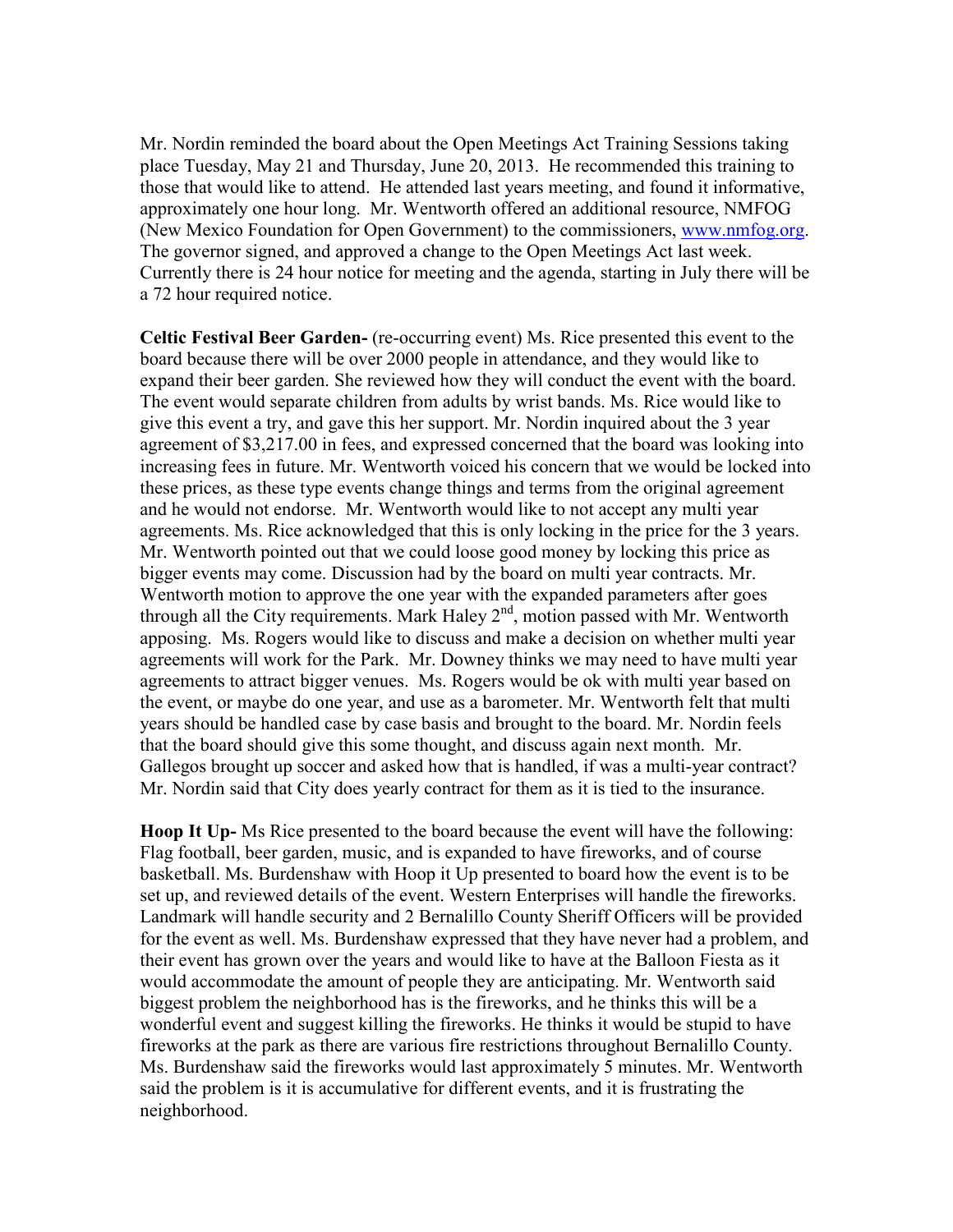Mr. Wentworth motioned to approve without fireworks. There was no motion to 2nd. Ms. Rogers motioned to approve as presented, Mr. Haley  $2<sup>nd</sup>$ , passed, with Mr. Wentworth opposing. Ms. Rogers would like to be consistent with what we do and have done with other events.

**Fight with Flight for Cancer Awareness-** Mr. Slade Bogle came to present his event to the board, and answer questions regarding the event which is to hold a balloon rally along with car show. Mr. Bogle said he is no longer looking at having a beer garden, as it doesn't fit the concept of the event. Music to consist of one individual (contestant from "The Voice,") and is going to sing the American Anthem, and possibly a few more songs. Mr. Komadina inquired about the balloons. Mr. Bogle said Friday's event will begin with a balloon glow. He will have several media agencies at this event to advertise and promote in getting the word out. Saturday morning will consist of balloon rides, and a car show. Weather permitting tethered rides, event rides for those interested. Event will finish up at 4pm and they will be out by Sat. Evening. Ms. Jordan asked how many balloons are anticipated to attend, Mr. Bogle is hopeful to have around 100 balloons. Mr. Bogle re-iterated that he was able to obtain 48 balloons for his Sandy Hook Memorial Event in less than 5 days. Ms. Rice is only charging \$700.00 fee for the car show, and not charging for the North launch field, as she is treating it as a ballooning event as all monies from the pilots' entry fee are going to the American Cancer Society. Mr. Wentworth asked Ms. Rice what is normally charged for a non-profit. Ms. Rice said \$2,500.00 a day. Mr. Nordin thinks this may violate the anti-donation clause. Discussion on fees and discounts regarding non- profit events. Mr. Wentworth asked Mr. Bogle how much of what he will be making is to be donated to the Cancer Society after administrative costs. Mr. Bogle stated that 25% of his net profit will be going to the American Cancer Society. Mr. Wentworth feels we should postpone till we find out about the anti donation clause as it is a grey area. Discussion on what price should be charged regarding discount for non-prophet rather than current pricing of \$700. Mr. Nordin offered him to pay the regular cost of \$1200 – 15% for first time discount \$1020.00 and event would get approved immediately verses waiting a month to find out about the discount and if will be approved. Mr. Komadina motioned to approve with fee of \$1020, Mr. Johnston  $2<sup>nd</sup>$ , passed unanimously.

**Sheriffs Department Helicopter Training-**Deputy Koren presented in behalf of the Bernalillo Sheriff department. He reviewed their training process for the board. Reason why the Sheriff's Department like the Balloon Fiesta is the location on the outskirts of Albuquerque, elevation, open airspace, lack of power lines, and is located by the Rio Grande. The point of this training is communication between the pilot and those on the ground. They clarified they do not fly over any occupied buildings. The Bosque is an uncontrolled environment as people walk within its vicinity so they do not conduct training there. Having their training at the park would minimize cost to Bernalillo County. Mr. Wentworth asked if they can move to cement area so wouldn't disrupt soccer players or noise to community. Mr. Koren said they would use 4 hour blocks of time, with only 2 hour flight time. Bernalillo Sheriff's Department wants to make this training as safe as possible. Mr. Nordin addressed the concern of damage to the grass. Mr. Koren explained it would shoot out as a mist, and they would not drop in the same spot. They can avoid the drops on grass if requested. The Rio Grande does not have too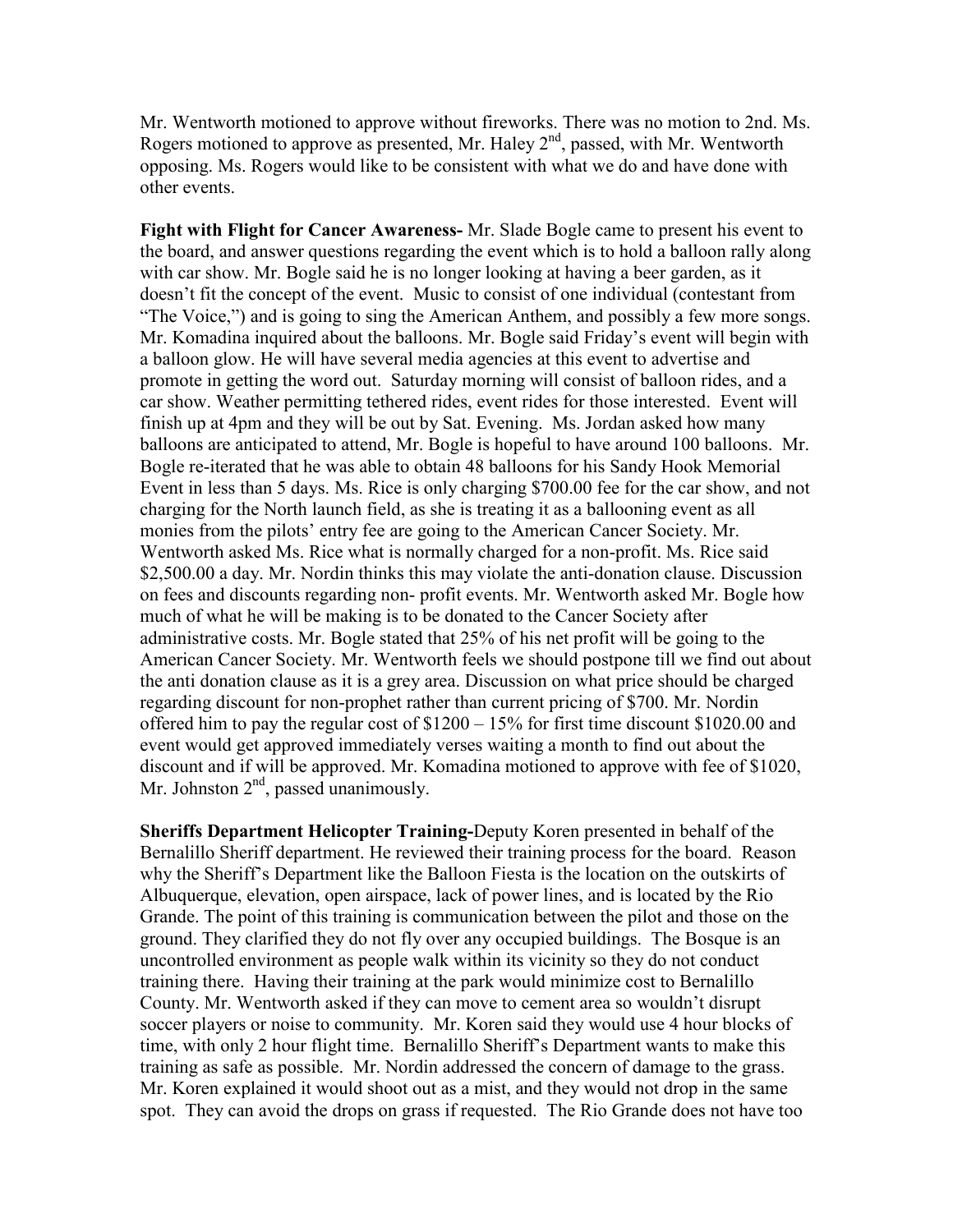much water, so they may bring water in through a pumpkin (water tank). Mr. Wentworth said he voted against this the  $1<sup>st</sup>$  time, and would like the noise problem to be addressed as the neighborhood associations around the park are concerned with this. Mr. Koren would be willing to discuss concern, and discussion was held with the board. Mr. Koren said training would be mid day, as most are at work; this is to minimize disruption as much as possible. He also said they would work with the community to accommodate them as much as possible. Ms Rogers said if neighborhood is notified of training and what is taking place it may put the neighborhood at ease, knowing what is going on in their area. Mr. Wentworth asked them to not fly over certain areas and he will endorse as he believes in their training. Mr. Koren stated these trainings help them to be more efficient and ready for fire season. Bernalillo County is the only agency with a helicopter in the area, as others are contracted. Dr. Komadina motioned to approve the use of the field. Mr. Haley  $2<sup>nd</sup>$  passed unanimously. Ms. Rogers said she has observed training in another location, and did not find annoying as she witnessed the families coming out to see them do drops with their kids. Mr. Wentworth asked for a gentleman agreement to be notified when they will be doing training, so there is clear communication with the neighborhoods.

### **Warrior Dash–** Update

Mr. Nordin reviewed what areas of the field will be used. Pricing went up as they will be using more of the field. They also expanded days of the setup, and they will be charged for these changes.

**Kickball for Kids-**May 4-Repeat event- 600-900 participants, this year they are adding a beer garden and that is why Ms. Rice is presenting before board. Mr. Wentworth asked who it was benefiting, Ms. Rice confirmed; ABQ 2030 Club, Play works, and Shop for Kids which are all non-prophet. Mr. Haley motioned to approve, Mr. Downey 2nd, passed unanimously.

## 5. **OPEN MEETING ACT**– Changes and updates

## 6. **REPORTS / UPDATES**

·**Department of Municipal Development**-Ms. Jordan expressed the need of getting San Diego road opened as it is blocked. With all of the events coming through, need more stop signs, and the road opened up. Mr. Wentworth said board voted to open the road previously. Ms. Rice said she called DMD and is looking into it. Mr. Nordin requested DMD come in next month and discuss and the members all agreed.

### ·**Albuquerque International Balloon Fiesta**

### ·**Anderson Abruzzo Albuquerque International Balloon Museum**

i.**Past Events-**The museum had a huge turnout during "Spring Break Family Day" in mid-March. Approximately 1,000 people in attendance. Crowds were reminiscent of Fiesta.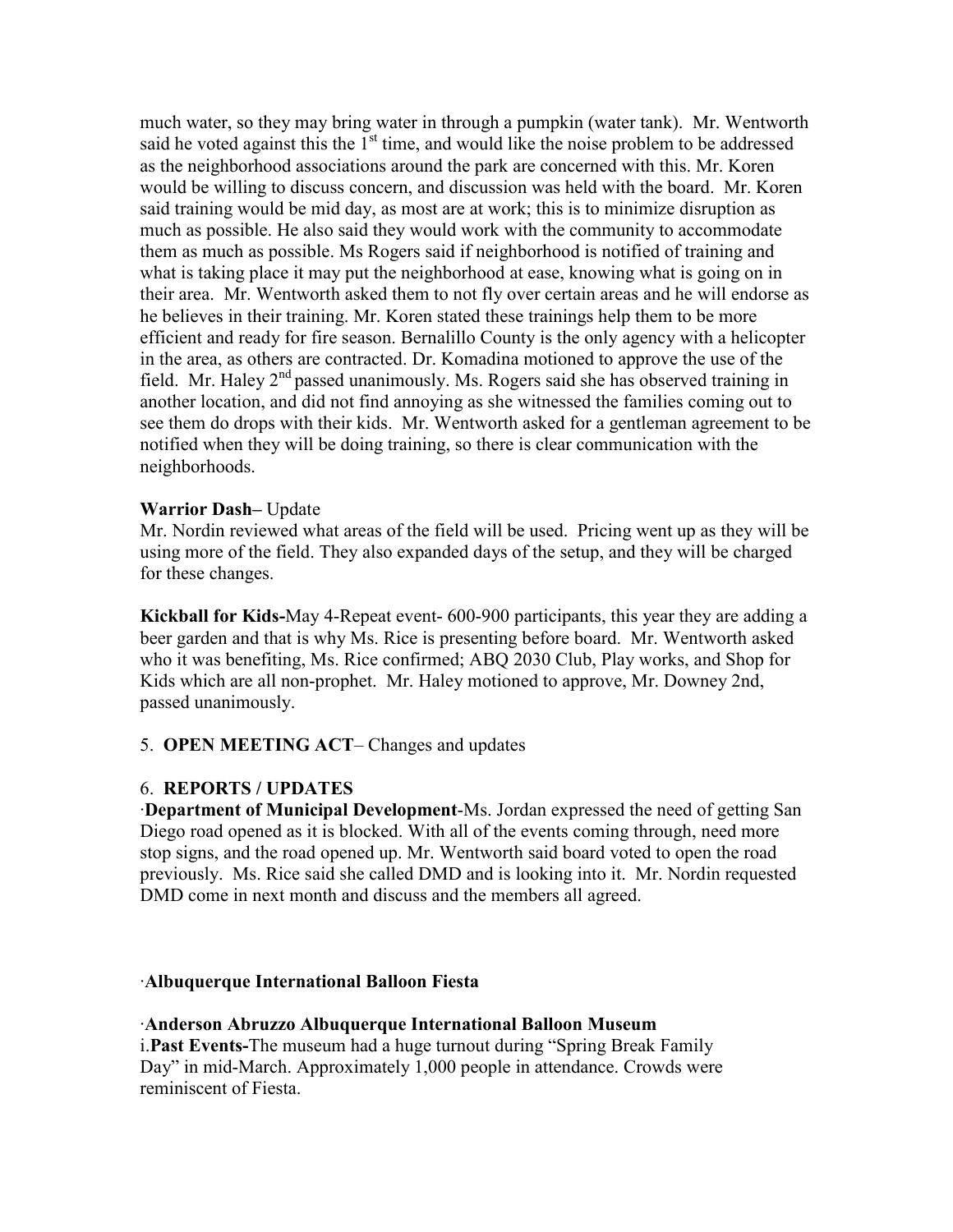ii.**Upcoming events-**The new orientation theater will be going into the space in the building where the museum collections are now held. The collections will be going to the museum annex storage facility. It was determined that the storage area within the museum is the best space to put a theater.

**Tether Balloon Ride·**The City of Albuquerque has now decided that a contract–rather than a RFP– is appropriate to do the long-planned tethered balloon ride. Mr. Cohen said they are now pursuing this, via contract (a less cumbersome procedure than the RFP). Mr. Cohen is hoping to be done by Balloon Fiesta. Mr. Wentworth asked to describe ride as if it is helium, who is the vendor. Mr. Cohen said it is Balloons over the Rainbow, a Subsidiary of World Balloon, and thinks it will be helium, but is uncertain at this time. Mr. Cohen described it as an amusement park Ride that would go up and down, and geared for children. Land will be leased to proprietor. People would have to by a ticket to museum \$3.00 and \$20 for ride. Mr. Cohen said not making a whole lot of money but will bring more people out to the museum. The museum education department is trying to conceive of ideas for a balloon-themed playground to be placed in the "children's entertainment" section of the tribute area. Staff is looking at options including possible grants for the project. Concert Band will be performing at the Balloon Museum this summer. In addition Lauren McGovern "stories in the night sky" educational program will generate big crowds. Mr. Wentworth commented that these events previously have been handled very well, as there were no complaints by the neighborhoods, and that they were very good events.

## **·Environmental Health Department-** No Updates

### **·Parks & Recreation-**

### **i.Telecommunications Tower update**

**ii.Digital Sign update–**Ms. Rice said cost for repair and new software for the sign ranges from \$866, \$17,548.00. To get sign running again minimum cost \$866.07. The radio control is what would make the price jump dramatically. Mr. Wentworth feels they can do this repair with a retrofit with usb. Mr. Wentworth motioned to approve \$1,500 to fix sign, Ms. Rogers 2<sup>nd</sup> passed unanimously. Ms. Jordan asked when the Eastdale World champions going to be recognized on the sign. Mr. Nordin suggested if there is an open panel, why not give the little league dimensions and allow them to put up their sign. Mr. Wentworth motioned to pass, Mr. Johnston 2nd, passed unanimously.

### **iii.Income since last meeting**- \$8026.00

**iv.Funding update / GO Bond**-Meeting held regarding "Programming" phase on April 5, 2013.Mr. Green with Consensus Planning reviewed items that were discussed at the Program meeting regarding the Pilots' Landing/Welcome Center Building. They are looking to submit the site plan for building permit for approximately 2-3 acre area, per master plan that was just approved. Looking to submit site plan in July for EPC a September hearing. They are scheduling this project to be completed for Balloon Fiesta